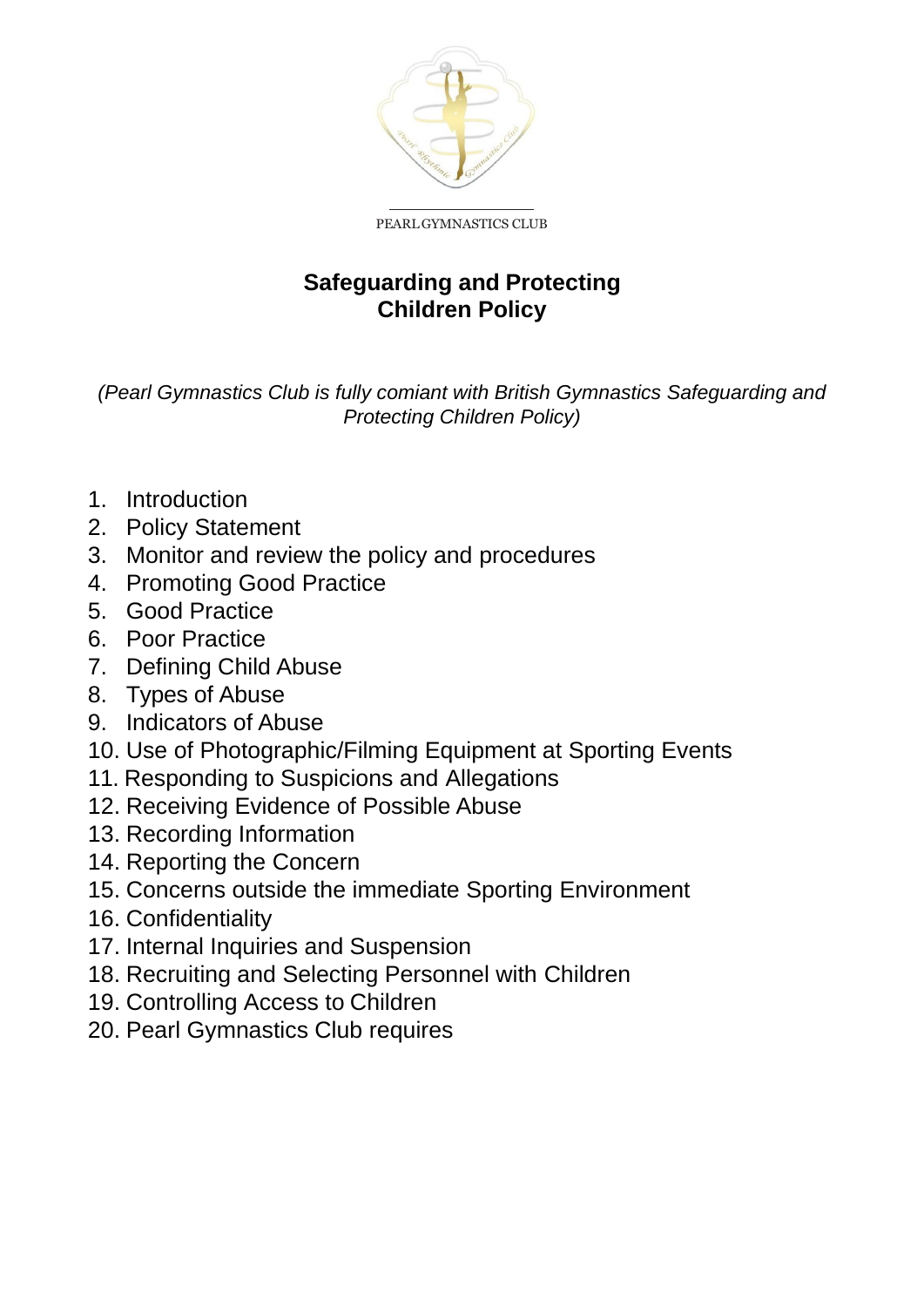### *1. Introduction*

Everyone who participates in Pearl Gymnastics Club is entitled to do so in an enjoyable and safe environment. Pearl Gymnastics Club and have a moral and legal obligation to ensure that, when given responsibility for young people, coaches and volunteers provide them with the highest possible standard of care.

Pearl Gymnastics Club is committed to devising and implementing policies so that everyone in sport accepts their responsibilities to safeguard children from harm and abuse. This means to follow procedures to protect children and report any concerns about their welfare to appropriate authorities.

The aim of the policy is to promote good practice, providing children and young people with appropriate safety/protection whilst in the care of Pearl Gymnastics Club and to allow staff and volunteers to make informed and confident responses to specific child protection issues.

A child/young person is defined as a person under the age of 18 (Children's Act 1989)

## *2. Policy Statement*

The Pearl Gymnastics Club is committed to the following:

- the welfare of the child is paramount
- all children, whatever their age, culture, ability, gender, language, racial origin, religious belief and/or sexual identity should be able to participate in gymnastics in a fun and safe environment
- taking all reasonable steps to protect children from harm, discrimination and degrading treatment and to respect their rights, wishes and feelings
- all suspicions and allegations of poor practice or abuse will be taken seriously and responded to swiftly and appropriately
- all Pearl Gymnastics Club employees who work with children will be recruited with regard to their suitability for that responsibility, and will be provided with guidance and/or training in good practice and child protection procedures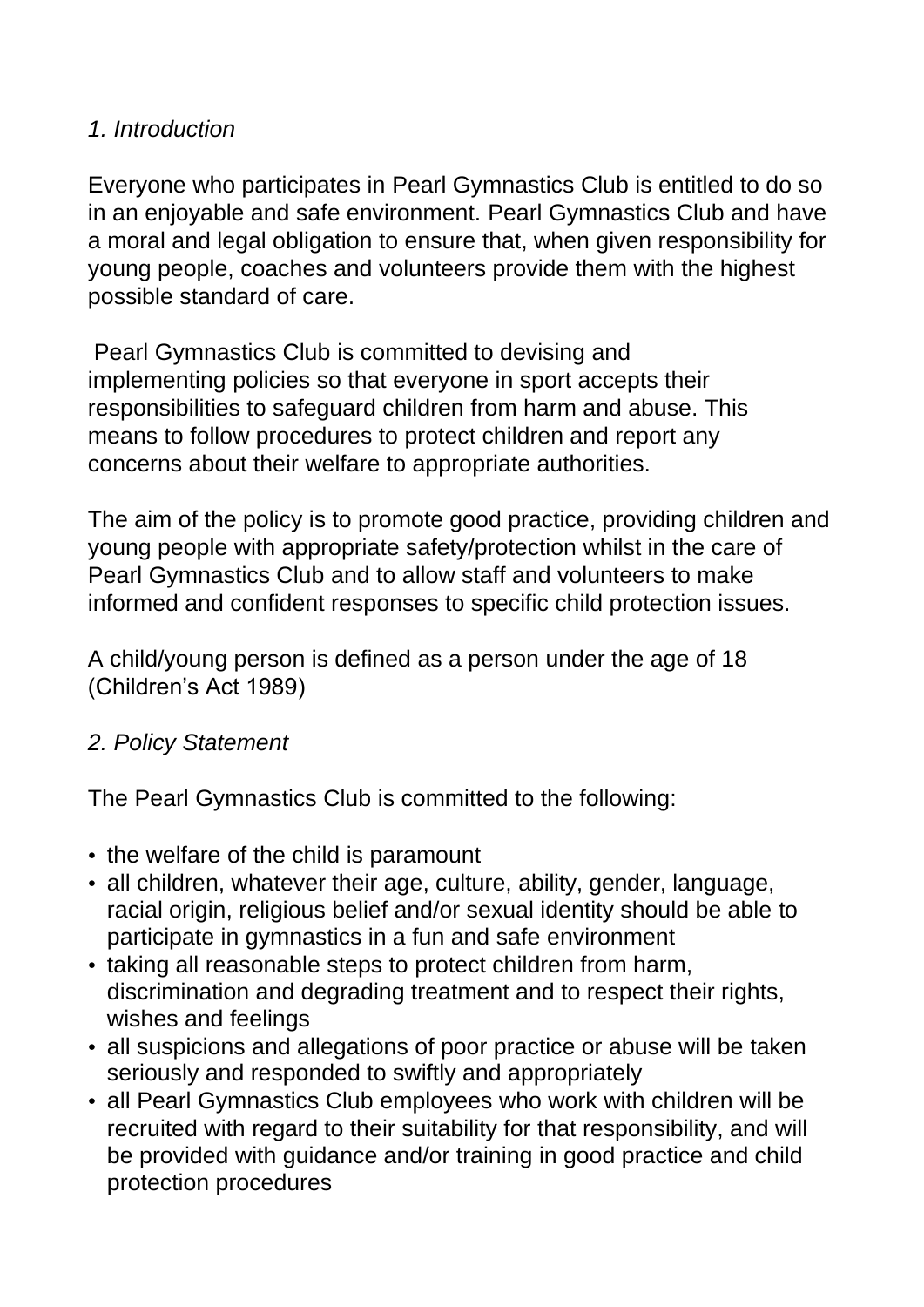• working in partnership with parents and children is essential for the protection of children

## *3. Monitor and review the policy and procedures*

The implementation of procedures should be regularly monitored and reviewed. The welfare officer should regularly report progress, challenges, difficulties, achievements gaps and areas where changes are required to the management committee.

The policy should be reviewed every 3 years or whenever there is a major change in the organisation or in relevant legislation.

### *4. Promoting Good Practice*

### **Introduction**

To provide children with the best possible experience and opportunities in gymnastics everyone must operate within an accepted ethical framework and follow all club procedures.

It is not always easy to distinguish poor practice from abuse. It is therefore NOT the responsibility of employees or participants in gymnastics to make judgements about whether or not abuse is taking place. It is however their responsibility to identify poor practice and possible abuse and act if they have concerns about the welfare of the child.

This section will help you identify what is meant by good practice and poor practice.

## *5. Good Practice*

All personnel should adhere to the following principles and action:

- always work in an open environment (e.g. avoiding private or unobserved situations and encouraging open communication with no secrets)
- make the experience of gymnastics fun and enjoyable: promote fairness, confront and deal with bullying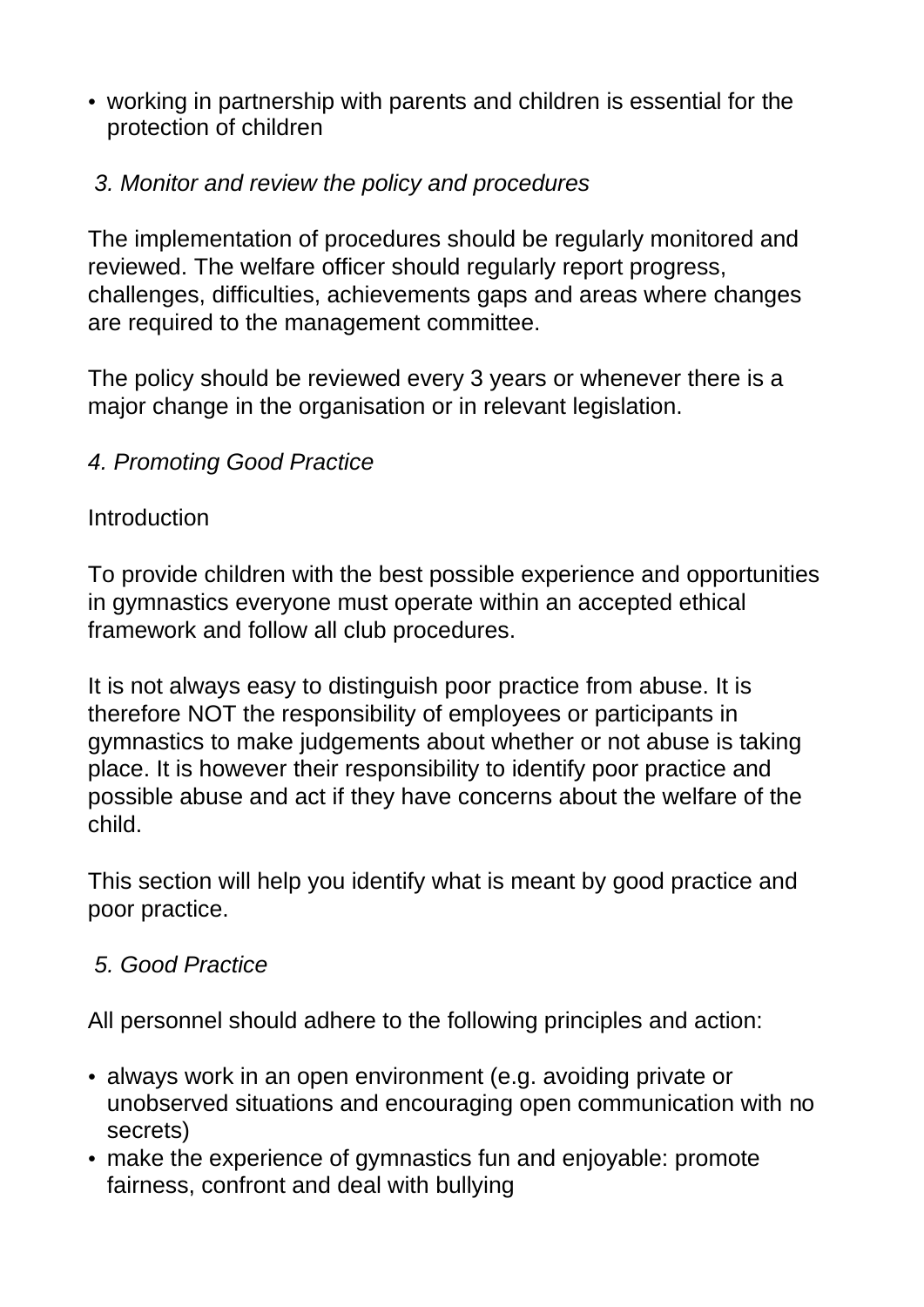- treat all young people equally and with respect and dignity
- always put the welfare of the young person first, before any competitive element
- maintain a safe and appropriate distance with children (e.g. it is not appropriate for staff or volunteers to have an intimate relationship with a child or to share a room with them)
- avoid unnecessary physical contact with young people. Where any form of manual/physical support is required it should be provided openly and with the consent of the young person. Physical contact can be appropriate so long as it is neither intrusive nor disturbing and the young person's consent has been given
- involve parents/carers wherever possible, e.g. where young people need to be supervised in changing rooms, encourage parents to take responsibility for their own child. If groups have to be supervised in changing rooms always ensure parents, coaches etc work in pairs
- request written parental consent if club officials are required to transport young people in their cars
- gain written parental consent for any significant travel arrangements e.g. overnight stays
- ensure that if mixed teams are taken away, they should always be accompanied by a male and female member of staff
- ensure that at away events adults should not enter a young person's room or invite young people to their rooms
- be an excellent role model, this includes not smoking or drinking alcohol in the company of young people
- always give enthusiastic and constructive feedback rather than negative criticism
- recognise the developmental needs and capacity of the young person and do not risk sacrificing welfare in a desire for club or personal achievements. This means avoiding excessive training or competition and not pushing them against their will
- secure written parental consent for the club to act in loco parentis, to give permission for the administration of emergency first aid or other medical treatment if the need arises
- keep a written record of any injury that occurs, along with details of any treatment given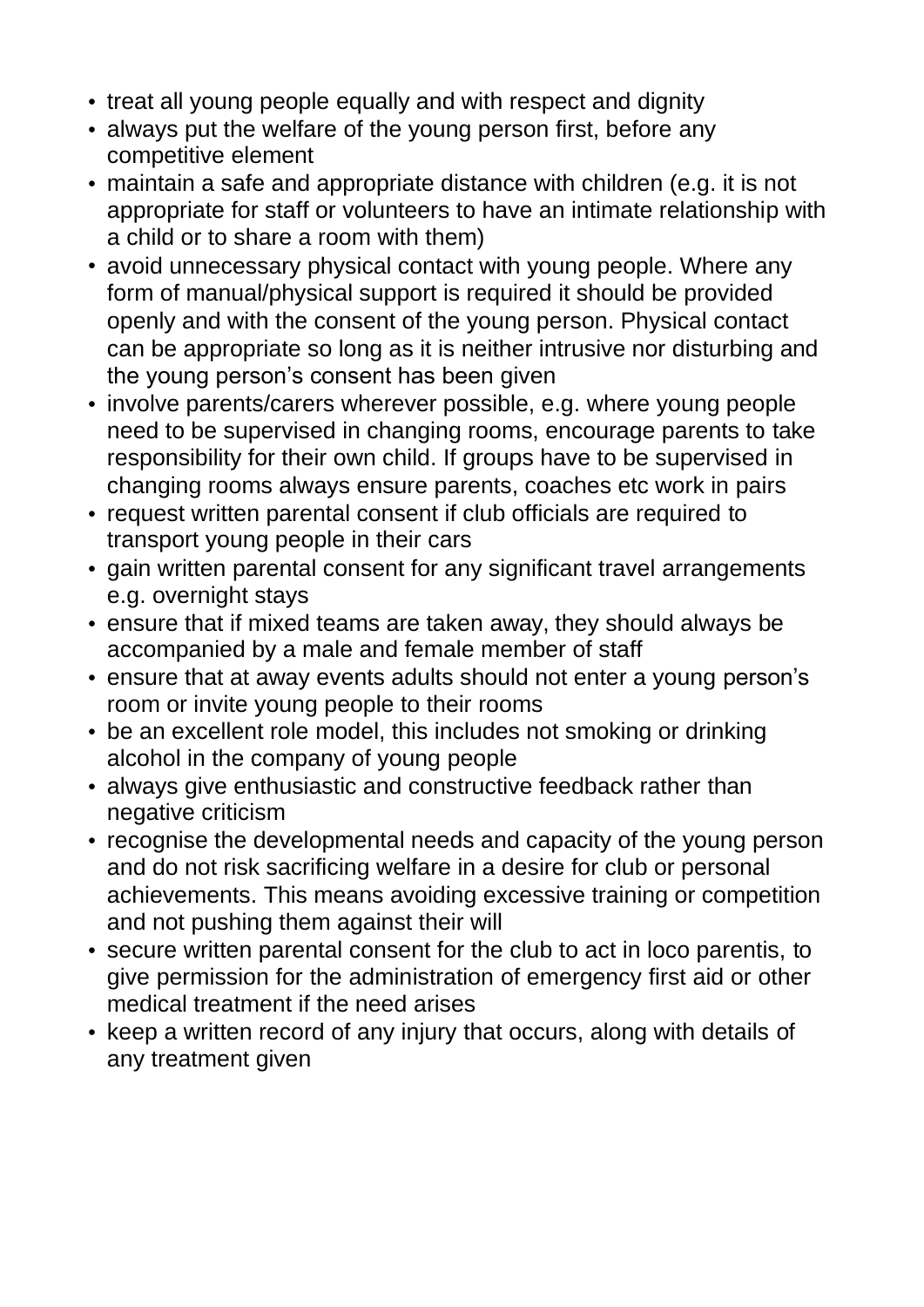## *6. Poor Practice*

The following are regarded as poor practice and should be avoided by all personnel:

- unnecessarily spending excessive amounts of time alone with young people away from others
- taking young people alone in a car on journeys, however short
- taking young people to your home where they will be alone with you
- sharing a room with a young person
- engaging in rough, physical or sexually provocative games, including horseplay
- allow or engage in inappropriate touching of any form
- allowing young people to use inappropriate language unchallenged, all incidents should be recorded for the welfare officer.
- making sexually suggestive comments to a young person, even in fun
- reducing a young person to tears as a form of control
- allow allegations made by a young person to go unchallenged, unrecorded or not acted upon
- do things of a personal nature that the young person can do for themselves

When a case arises where it is impractical/impossible to avoid certain situations e.g. transporting a young person in your car, the tasks should only be carried out with the full understanding and consent of the parent/ carer and the young person involved.

If during your care you accidentally hurt a young person, the young person seems distressed in any manner, appears to be sexually aroused by your actions and/or if the young person misunderstands or misinterprets something you have done, report any such incidents as soon as possible to another colleague and make a written note of it. Parents should also be informed of the incident.

# *7. Defining Child Abuse*

## Introduction

Child abuse is any form of physical, emotional or sexual mistreatment or lack of care that leads to injury or harm, it commonly occurs within a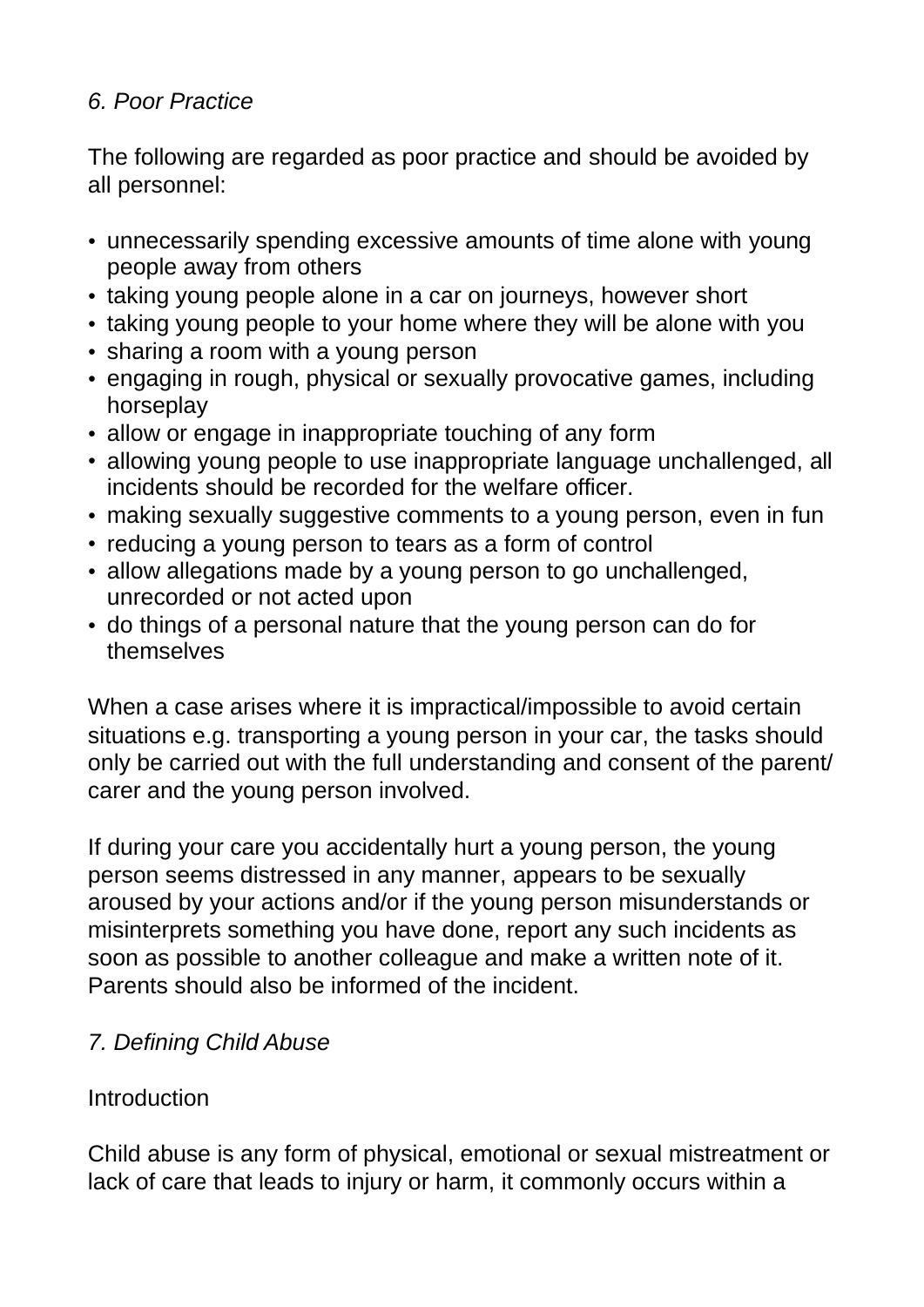relationship of trust or responsibility and is an abuse of power or a breach of trust. Abuse can happen to a young person regardless of their age, gender, race or ability.

There are four main types of abuse: **physical abuse, sexual abuse, emotional abuse and neglect**. The abuser may be a family member, someone the young person encounters in residential care or in the community, including sports and leisure activities. Any individual may abuse or neglect a young person directly, or may be responsible for abuse because they fail to prevent another person harming the young person.

Abuse in all of its forms can affect a young person at any age. The effects can be so damaging that if not treated may follow the individual into adulthood

Young people with disabilities may be at increased risk of abuse through various factors such as stereotyping, prejudice, discrimination, isolation and a powerlessness to protect themselves or adequately communicate that abuse had occurred.

### *8. Types of Abuse*

**Physical Abuse:** where adults physically hurt or injure a young person e.g. hitting, shaking, throwing, poisoning, burning, biting, scalding, suffocating, drowning. Giving young people alcohol or inappropriate drugs would also constitute child abuse.

*\* Moderate manual help during stretching is fully complied with British Gymnastics rules and guidelines and provided only on parents request and child's consent.*

This category of abuse can also include when a parent/carer reports non-existent symptoms or illness deliberately, or causes ill health in a young person they are looking after. This is call Munchausen's syndrome by proxy.

In a sports situation, physical abuse may occur when the nature and intensity of training disregard the capacity of the child's immature and growing body.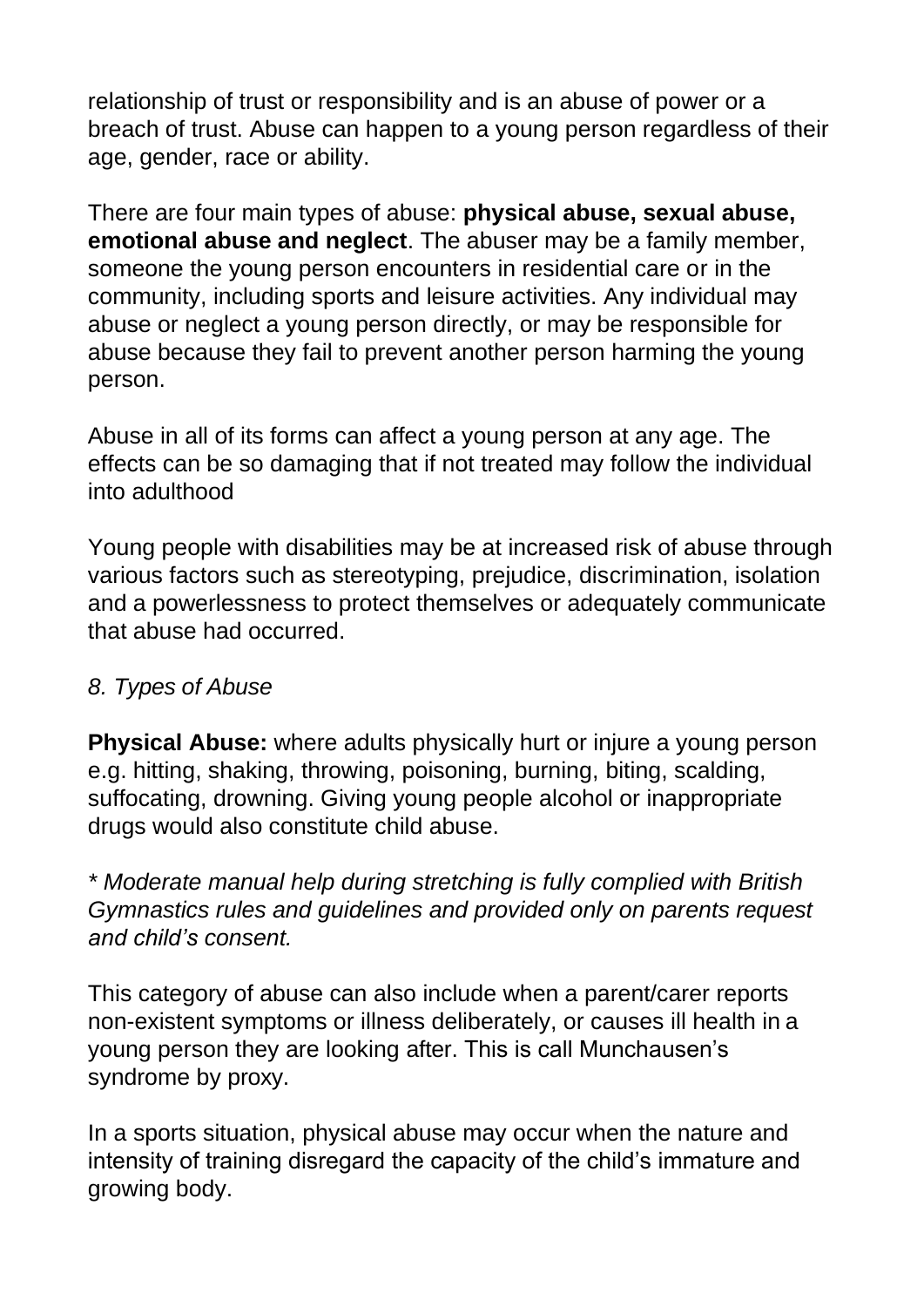**Emotional Abuse:** the persistent emotional ill treatment of a young person, likely to cause severe and lasting adverse effects on the child's emotional development. It may involve telling a young person they are useless, worthless, unloved, inadequate or valued in terms of only meeting the needs of another person. It may feature expectations of young people that are not appropriate to their age or development. It may cause a young person to be frightened or in danger by being constantly shouted at, threatened or taunted which may make the young person frightened or withdrawn.

Ill treatment of children, whatever form it takes, will always feature a degree of emotional abuse.

Emotional abuse in sport may occur when the young person is constantly criticised, given negative feedback, expected to perform at levels that are above their capability. Other forms of emotional abuse could take the form of name calling and bullying.

**Bullying** may come from another young person or an adult. Bullying is defined as deliberate hurtful behaviour, usually repeated over a period of time, where it is difficult for those bullied to defend themselves. There are three main types of bullying.

It may be physical (e.g. hitting, kicking, slapping), verbal (e.g. racist or homophobic remarks, name calling, graffiti, threats, abusive text messages), emotional (e.g. tormenting, ridiculing, humiliating, ignoring, isolating from the group), or sexual (e.g. unwanted physical contact or abusive comments).

In sport bullying may arise when a parent or coach pushes the young person too hard to succeed, or a rival athlete or official uses bullying behaviour.

**Neglect** occurs when an adult fails to meet the young person's basic physical and/or psychological needs, to an extent that is likely to result in serious impairment of the child's health or development. For example, failing to provide adequate food, shelter and clothing, failing to protect from physical harm or danger, or failing to ensure access to appropriate medical care or treatment.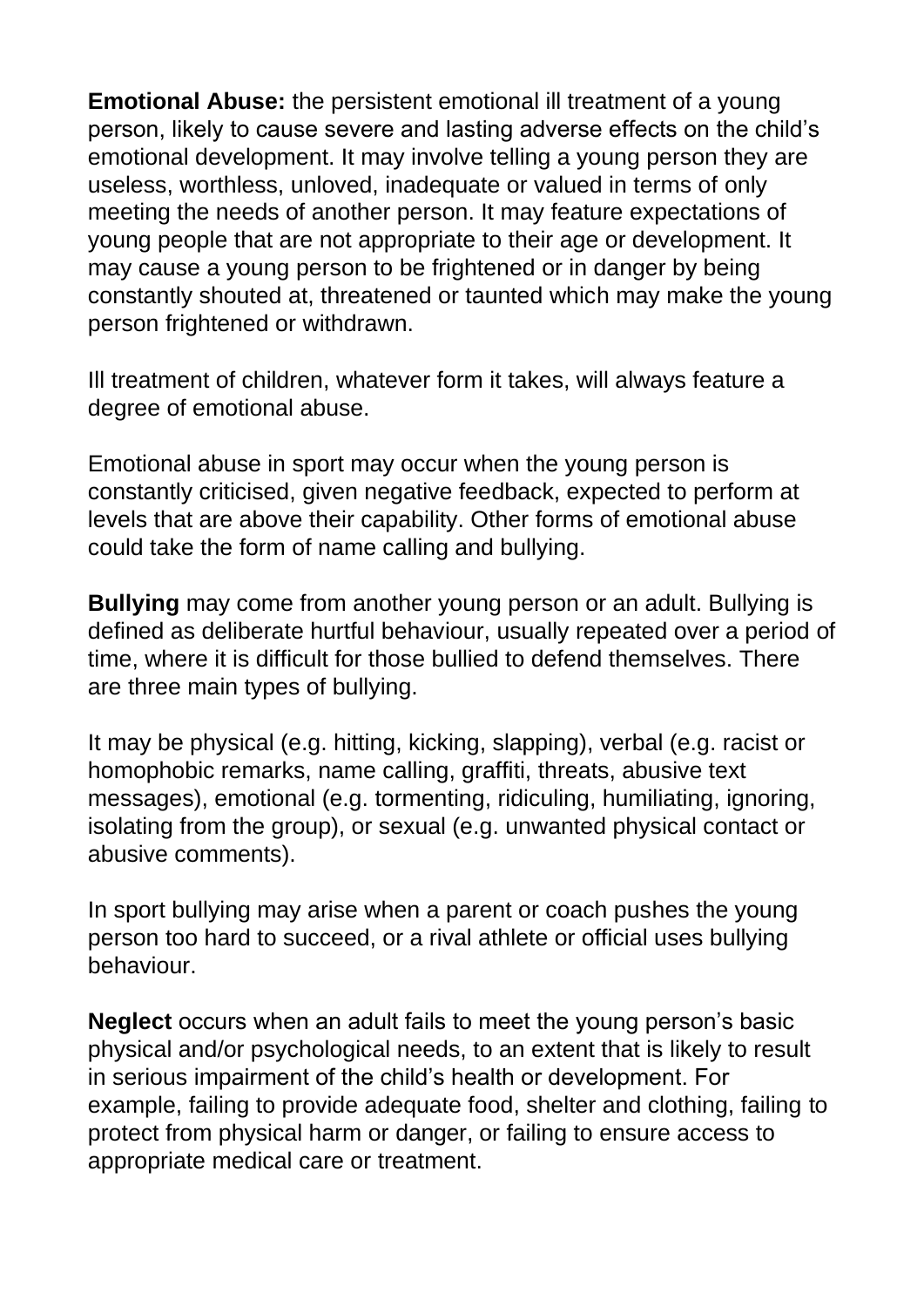Refusal to give love, affection and attention can also be a form of neglect.

Neglect in sport could occur when a coach does not keep the young person safe, or exposing them to undue cold/heat or unnecessary risk of injury.

**Sexual Abuse** occurs when adults (male and female) use children to meet their own sexual needs. This could include full sexual intercourse, masturbation, oral sex, anal intercourse and fondling. Showing young people pornography or talking to them in a sexually explicit manner are also forms of sexual abuse.

In sport, activities which might involve physical contact with young people could potentially create situations where sexual abuse may go unnoticed. Also the power of the coach over young athletes, if misused, may lead to abusive situations developing.

### *9. Indicators of Abuse*

Even for those experienced in working with child abuse, it is not always easy to recognise a situation where abuse may occur or has already taken place. Most people are not experts in such recognition, but indications that a child is being abused may include one or more of the following:

- unexplained or suspicious injuries such as bruising, cuts or burns, particularly if situated on a part of the body not normally prone to such injuries
- an injury for which an explanation seems inconsistent
- the young person describes what appears to be an abusive act involving them
- another young person or adult expresses concern about the welfare of a young person
- unexplained changes in a young person's behaviour e.g. becoming very upset, quiet, withdrawn or displaying sudden outbursts of temper
- inappropriate sexual awareness
- engaging in sexually explicit behaviour
- distrust of adult's, particularly those whom a close relationship would normally be expected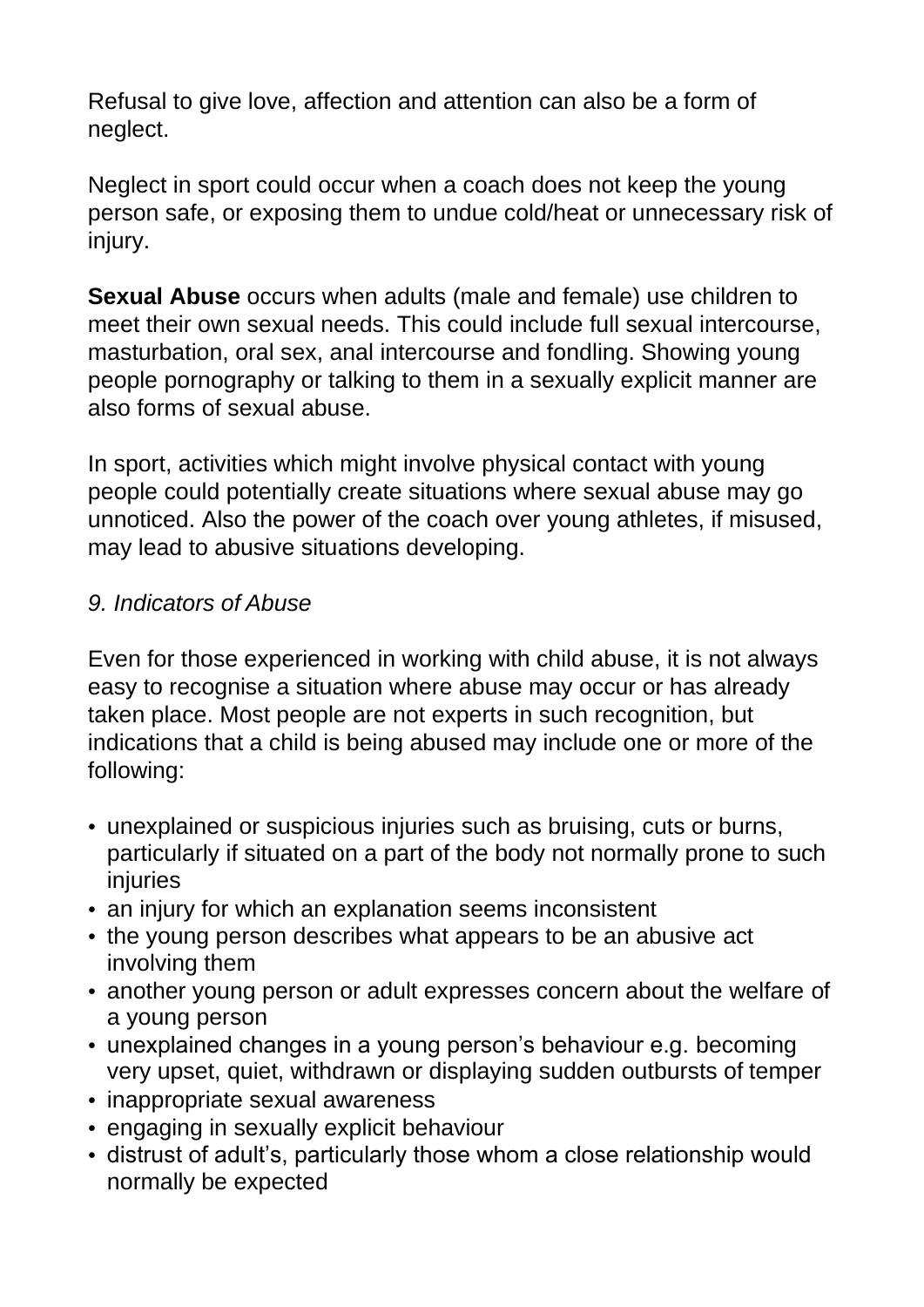- difficulty in making friends
- being prevented from socialising with others
- displaying variations in eating patterns including over eating or loss of appetite
- losing weight for no apparent reason
- becoming increasingly dirty or unkempt

Signs of bullying include:

- behavioural changes such as reduced concentration and/or becoming withdrawn, clingy, depressed, tearful, emotionally up and down, reluctance to go training or partake in competitions
- an unexplained drop off in performance
- physical signs such as stomach aches, headaches, difficulty in sleeping, bed wetting, scratching and bruising, damaged clothes, bingeing e.g. on food, alcohol, drugs or cigarettes
- a shortage of money or frequent loss of possessions

It must be recognised that the above list is not exhaustive, but also that the presence of one or more of the indications is not proof that abuse is taking place. It is NOT the responsibility of those working in (Pearl Gymnastics Club) to decide that child abuse is occurring. It IS their responsibility to act on any concerns.

### *10. Use of Photographic/Filming Equipment at Sporting Events*

There is evidence that some people have used sporting events as an opportunity to take inappropriate photographs or film footage of young people. All clubs should be vigilant and any concerns should be reported to the Club welfare officer. Please see staff handbook.

All parents and performers should be made aware when coaches use video equipment as a coaching aid.

### *11. Responding to Suspicions and Allegations*

#### **Introduction**

It is not the responsibility of anyone working in Pearl Gymnastics Club in a paid or unpaid capacity to decide whether or not child abuse has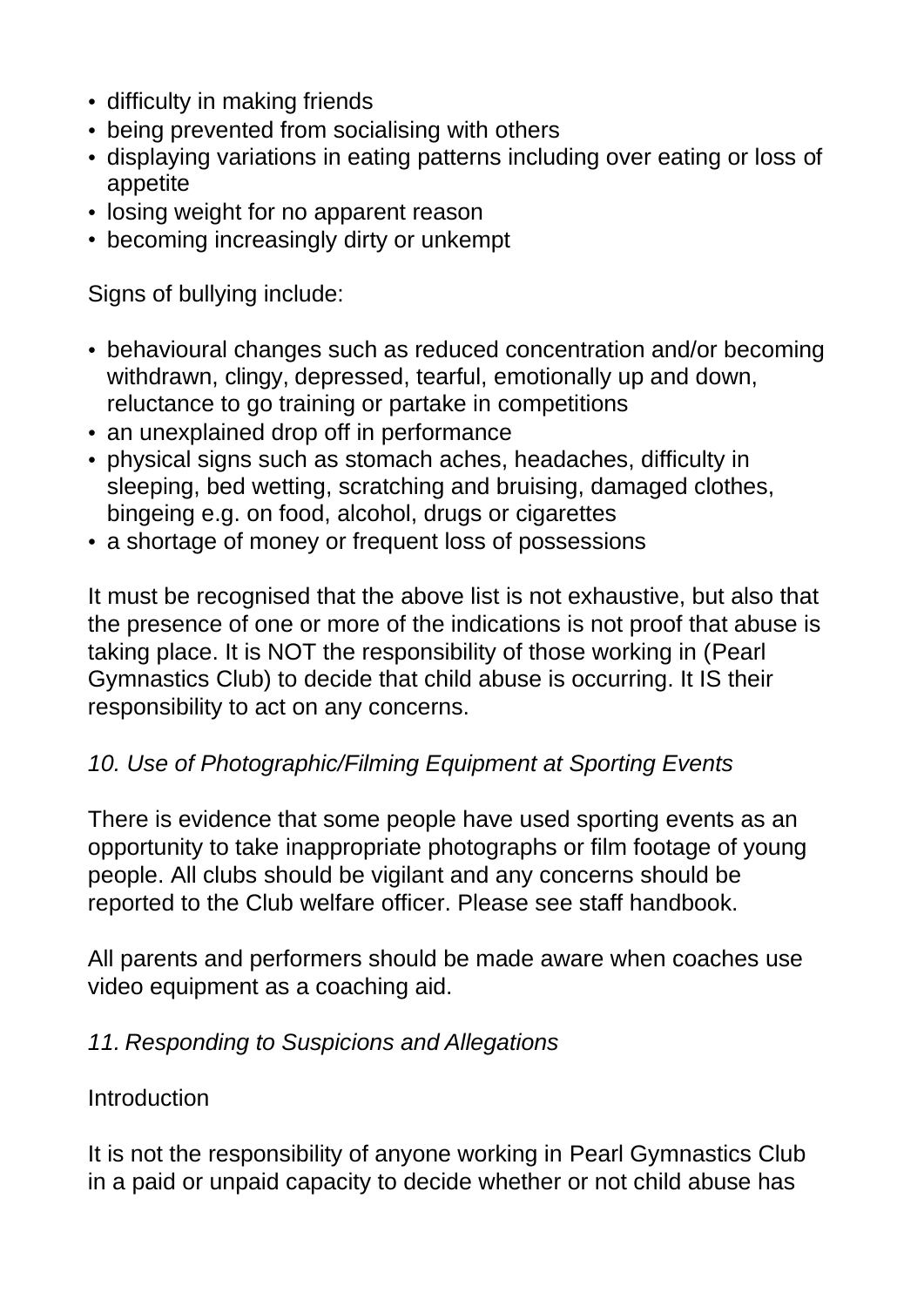taken place. However there is a responsibility to act on any concerns through contact with the appropriate authorities so that they can then make inquiries and take necessary action to protect the young person. This applies BOTH to allegations/suspicions of abuse occurring within Pearl Gymnastics Club and to allegations/suspicions that abuse is taking place elsewhere.

This section explains how to respond to allegations/suspicions.

# *12. Receiving Evidence of Possible Abuse*

We may become aware of possible abuse in various ways. We may see it happening, we may suspect it happening because of signs such as those listed in section 3 of this document, it may be reported to us by someone else or directly by the young person affected.

In the last of these cases, it is particularly important to respond appropriately. If a young person says or indicates that they are being abused, you should:

- **stay calm** so as not to frighten the young person
- **reassure** the child that they are not to blame and that it was right to tell
- **listen** to the child, showing that you are taking them seriously
- **keep questions to a minimum** so that there is a clear and accurate understanding of what has been said. The law is very strict and child abuse cases have been dismissed where it is felt that the child has been led or words and ideas have been suggested during questioning. Only ask questions to clarify
- **inform** the child that you have to inform other people about what they have told you. Tell the child this is to help stop the abuse continuing.
- **safety of the child** is paramount. If the child needs urgent medical attention call an ambulance, inform the doctors of the concern and ensure they are made aware that this is a child protection issue
- **record** all information
- **report** the incident to the club/welfare officer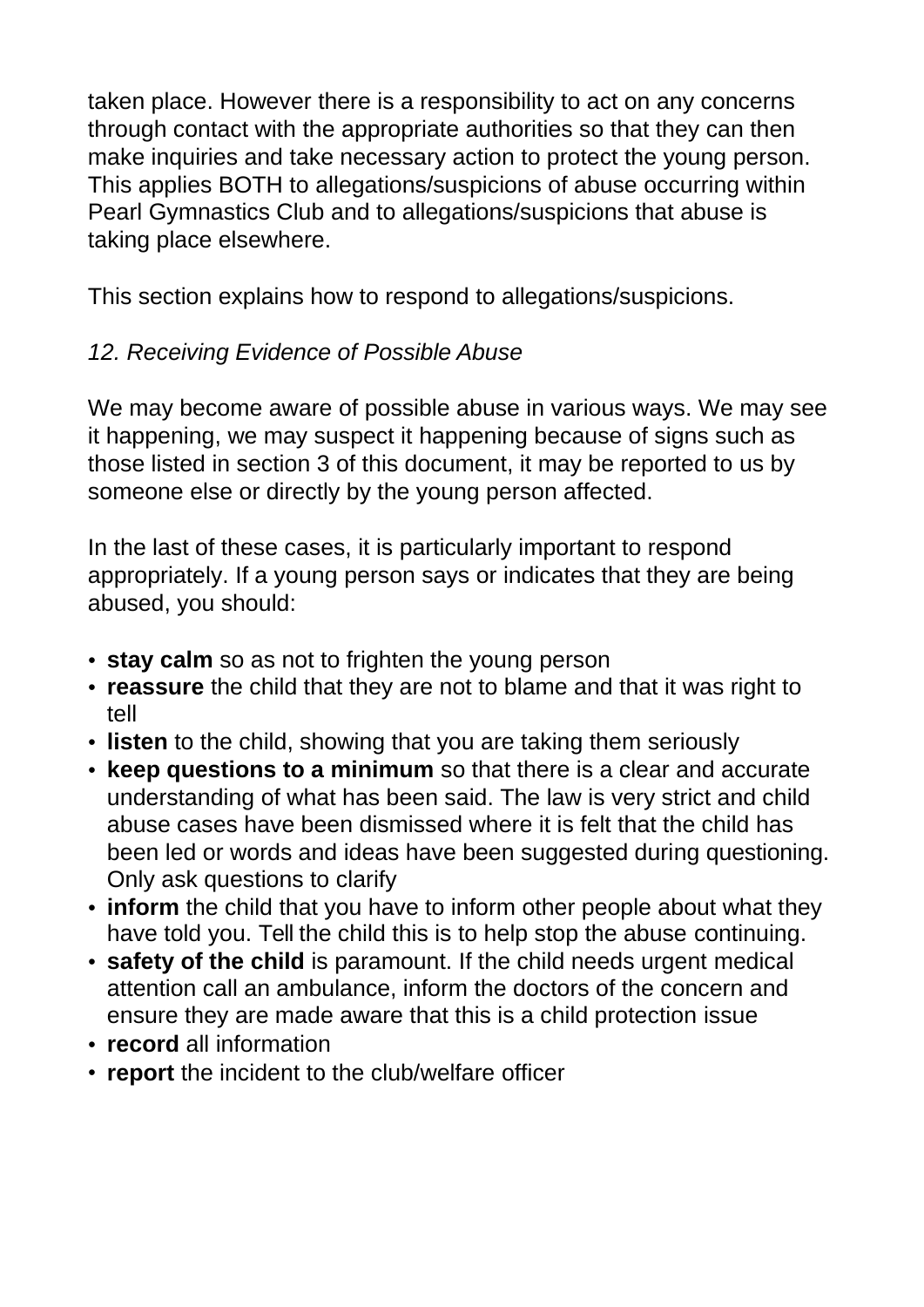### *13. Recording Information*

To ensure that information is as helpful as possible, a detailed record should always be made at the time of the disclosure/concern. In recording you should confine yourself to the facts and distinguish what is your personal knowledge and what others have told you. Do not include your own opinions.

Information should include the following:

- the child's name, age and date of birth
- the child's home address and telephone number
- whether or not the person making the report is expressing their concern or someone else's
- the nature of the allegation, including dates, times and any other relevant information
- a description of any visible bruising or injury, location, size etc. Also any indirect signs, such as behavioural changes
- details of witnesses to the incidents
- the child's account, if it can be given, of what has happened and how any bruising/injuries occurred
- have the parents been contacted? If so what has been said?
- has anyone else been consulted? If so record details
- has anyone been alleged to be the abuser? Record detail

## *14. Reporting the Concern*

All suspicions and allegations MUST be reported appropriately. It is recognised that strong emotions can be aroused particularly in cases where sexual abuse is suspected or where there is misplaced loyalty to a colleague. It is important to understand these feelings but not allow them to interfere with your judgement about any action to take.

The Pearl Gymnastics Club expects it's members and staff to discuss any concerns they may have about the welfare of a child immediately with the person in charge and subsequently to check that appropriate action has been taken.

If the nominated club welfare officer is not available you should take responsibility and seek advice from the NSPCC helpline, the duty officer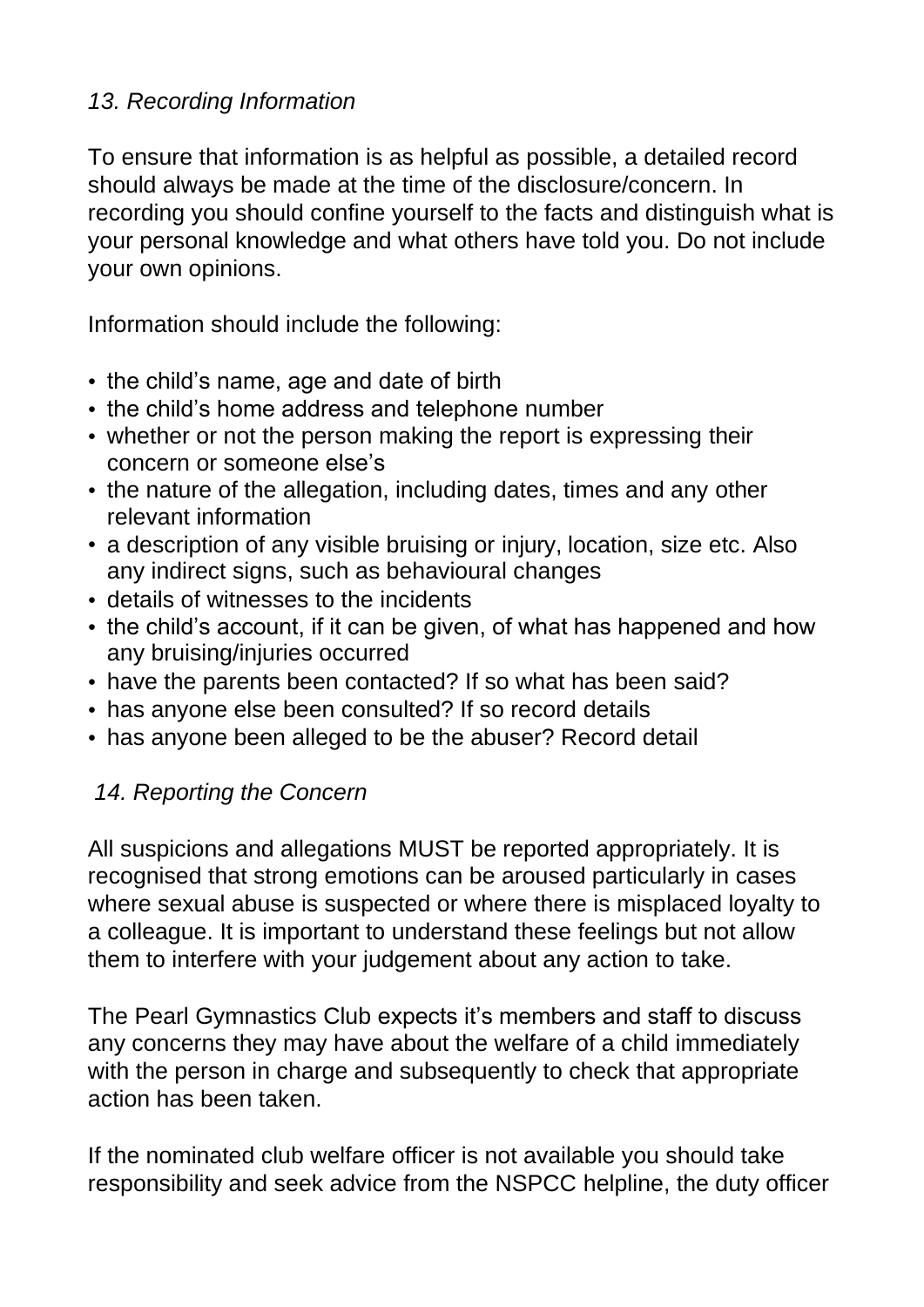at your local social services department or the police. Telephone numbers can be found in your local directory and will be displayed on the club noticeboard.

Reporting procedures can be found in the staff handbook. Where there is a complaint against an employee or volunteer, there may be three types of investigation.

- Criminal in which case the police are immediately involved
- Child protection in which case the social services (and possibly) the police will be involved
- Disciplinary or misconduct in which case Pearl Gymnastics Club will be involved

As mentioned previously in this document the Pearl Gymnastics Club are not child protection experts and it is not their responsibility to determine whether or not abuse has taken place. All suspicions and allegations must be shared with professional agencies that are responsible for child protection.

Social services have a legal responsibility under The Children Act 1989 to investigate all child protection referrals by talking to the child and family (where appropriate), gathering information from other people who know the child and making inquiries jointly with the police.

## **NB: If there is any doubt, you must report the incident: it may be just one of a series of other incidences which together cause concern**

Any suspicion that a child has been abused by an employee or a volunteer should be reported to the Pearl Gymnastics Club welfare officer who will take appropriate steps to ensure the safety of the child in question and any other child who may be at risk. This will include the following:

- Any allegations made against a member of staff should be discussed with the Local Authority Designated Officer (LADO).
- If the allegation is about a lead person in your organisation then the matter should again be discussed with the LADO.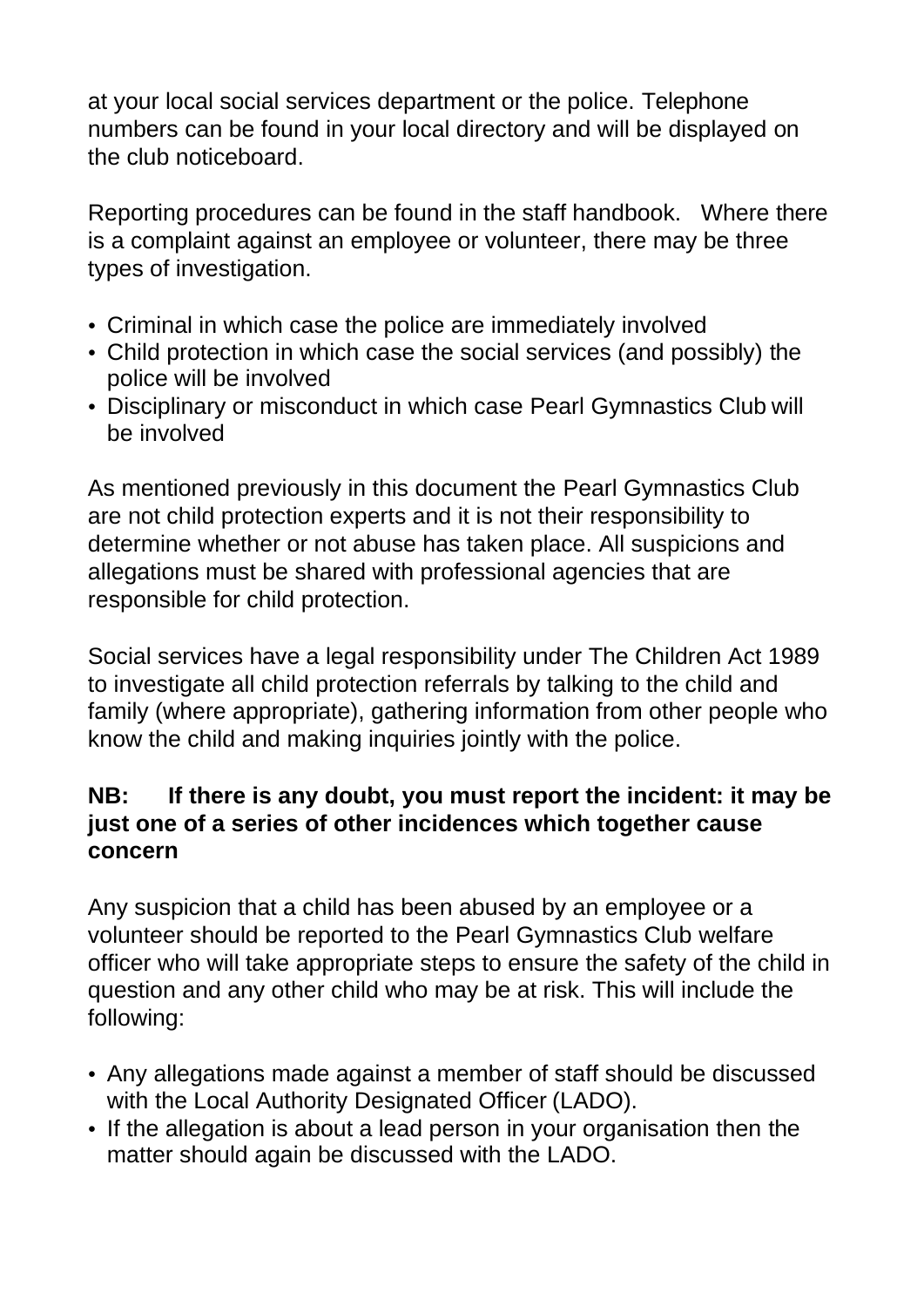- The worker must ensure that that the child is safe and away from the person against whom the allegation is made.
- Regardless of whether a police and/or Children Social Work Service investigation follows, an internal investigation should take place and consideration is given to the operation of disciplinary procedures. This may involve an immediate suspension and/or ultimate dismissal dependant on the nature of the incident.
- The contact details of the LADO can be found on the LSCB website under: Managing Allegations. The Pearl Gymnastics Club welfare officer will refer the matter to social services department
- the parent/carer of the child will be contacted as soon as possible following advice from the social services department
- the chair person of your organisation should be notified to decide who will deal with any media inquiries and implement any immediate disciplinary proceedings
- the Club welfare officer should also notify the relevant sport governing body
- if the Club welfare officer is the subject of the suspicion/allegation the report must be made to the appropriate manager who will refer the matter to social services
- Allegations of abuse are sometimes made sometime after the event. Where such allegation is made, you should follow the same procedures and have the matter reported to social services. This is because other children in the sport or outside it may be at risk from the alleged abuser. Anyone who has a previous conviction for offences related to abuse against children is automatically excluded from working with children.

### *15. Concerns outside the immediate Sporting Environment (e.g. a parent or carer)*

- Report your concerns to the Club welfare officer
- If the Club welfare officer is not available, the person being told or discovering the abuse should contact their local social services department or the police immediately
- Social Services and the Club welfare officer will decide how to inform the parents/carers
- The Club welfare officer should also report the incident to the Pearl Gymnastics Club management. The management should ascertain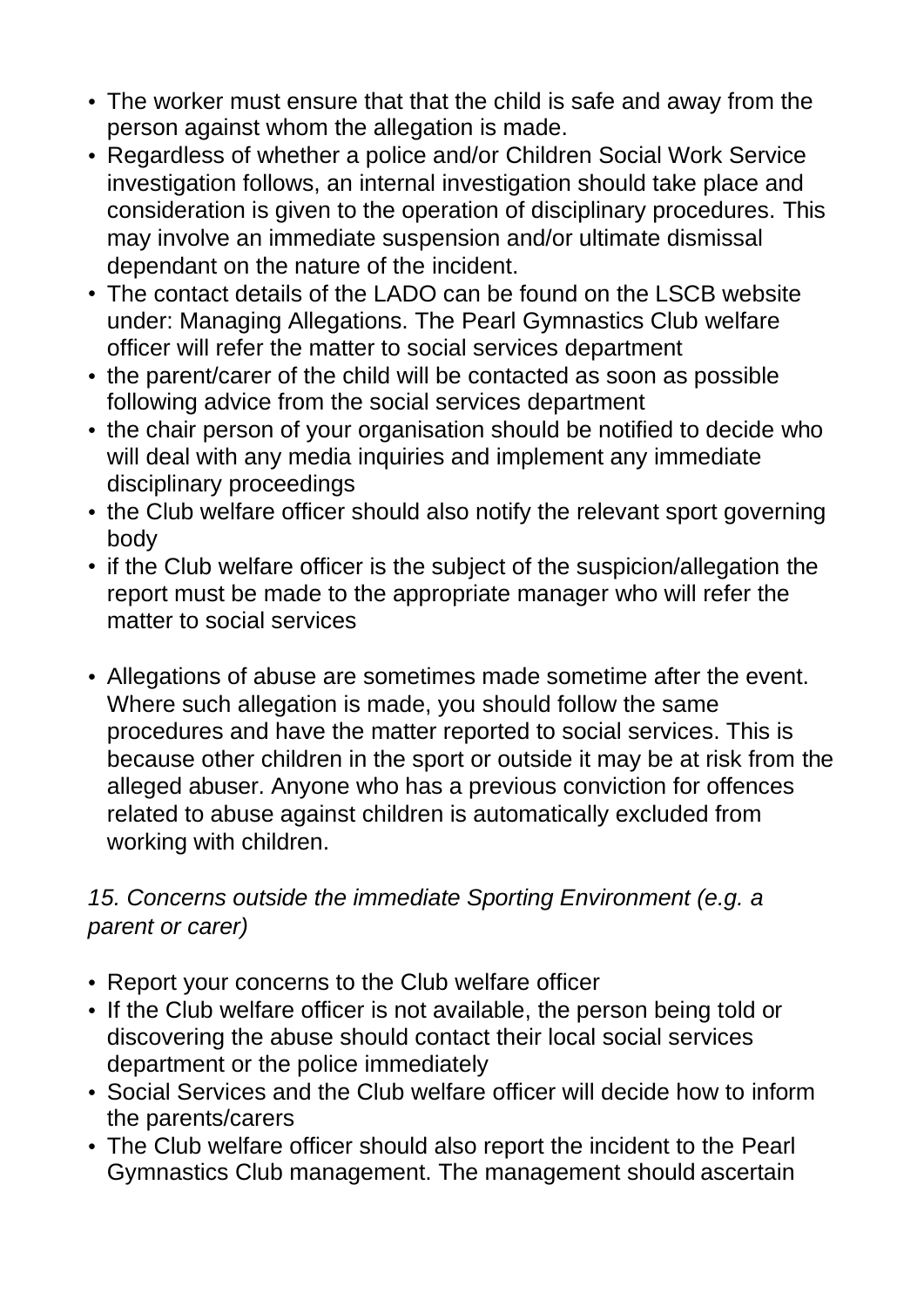whether or not the person/s involved in the incident play a role in the organisation and act accordingly

• Maintain confidentiality on a need to know basis

### *16. Confidentiality*

Every effort should be made to ensure that confidentiality is maintained for all concerned. Information should be handled and disseminated on a need to know basis only. This includes the following people:

- The Club Welfare Officer
- The parents of the child
- The person making the allegation
- Social Services/police
- Sport Governing Body Club welfare officer
- The alleged abuser (and parents if the alleged abuser is a child)

Seek social services advice on who should approach the alleged abuser.

All information should be stored in a secure place with limited access to designated people, in line with data protection laws.

## *17. Internal Inquiries and Suspension*

The Pearl Gymnastics Club welfare officer will make an immediate decision about whether any individual accused of abuse should be temporarily suspended pending further police and social services inquiries

Irrespective of the findings of the social services or police inquiries the Pearl Gymnastics Club management will assess all individual cases to decide whether a member of staff or volunteer can be reinstated and how this can be sensitively handled. This may be a difficult decision; especially where there is insufficient evidence to uphold any action by the police. In such cases the Pearl Gymnastics Club management must reach a decision based upon the available information which could suggest that on the balance of probability, it is more likely than not that the allegation is true. The welfare of the child should remain of paramount importance throughout.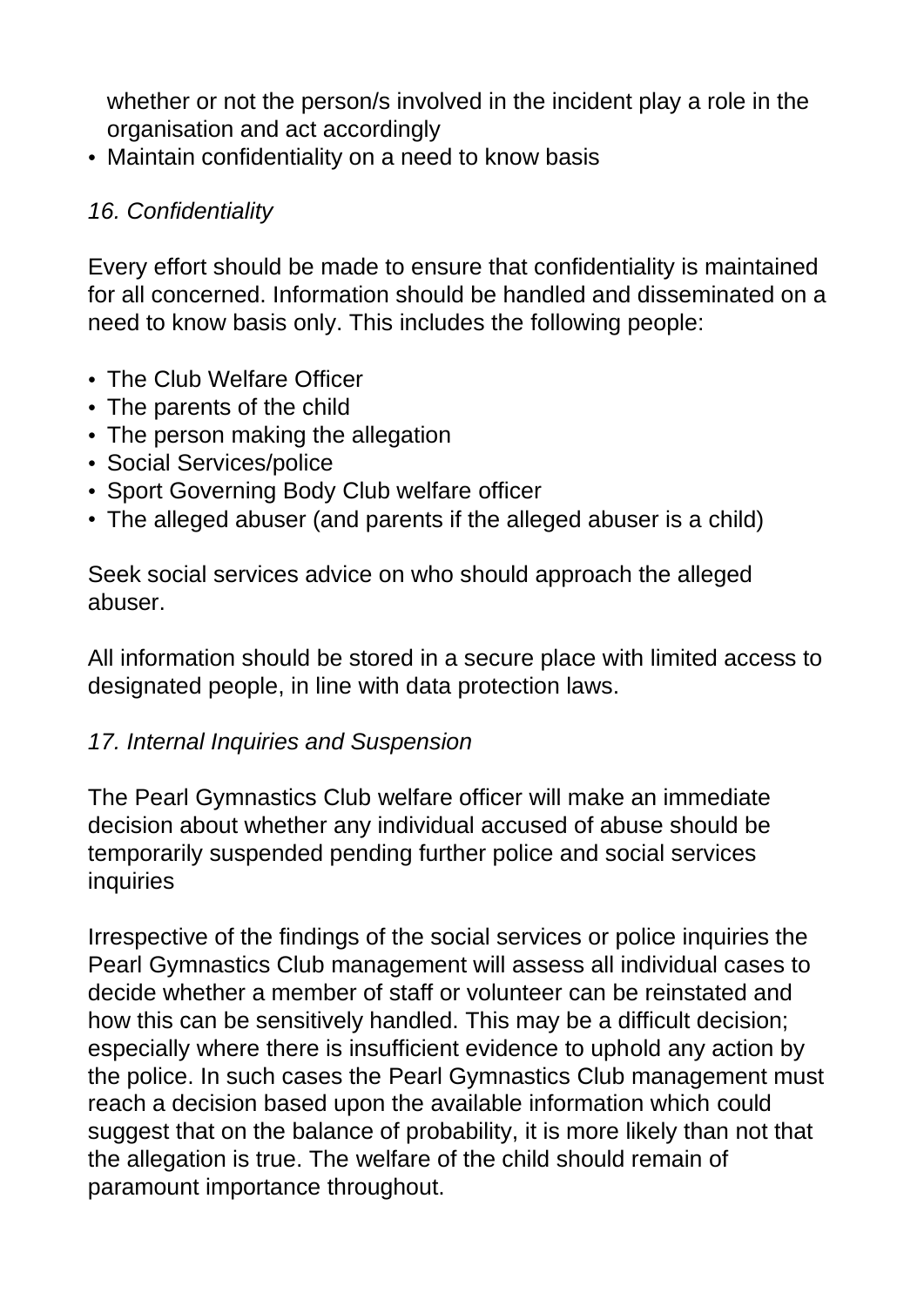### *18. Recruiting and Selecting Personnel with Children*

#### **Introduction**

It is important that all reasonable steps are taken to prevent unsuitable people from working with children. This applies equally to paid staff and volunteers, both full and part time. To ensure unsuitable people are prevented from working with children the following steps should be taken when recruiting.

### *19. Controlling Access to Children*

- All staff and volunteers should complete an application form. The application form will elicit information about the applicants past and a self disclosure about any criminal record.
- Consent should be obtained from the applicant to seek information from the DBS.
- Two confidential references, including one regarding previous work with children should be obtained. These references MUST be taken up and confirmed through telephone contact.
- Evidence of identity (passport or driving licence with photo)

#### Interview and Induction

All employees and volunteers will be required to undertake an interview carried out to acceptable protocol and recommendations. All employees and volunteers should receive formal or informal induction during which:

- A check should be made that the application form has been completed in full, including sections on criminal records and self disclosures
- Their qualifications should be substantiated
- The job requirements and responsibilities should be clarified
- They should sign up to the organisation's staff handbook
- Child Protection Procedures are explained and training needs identified e.g. basic child protection awareness